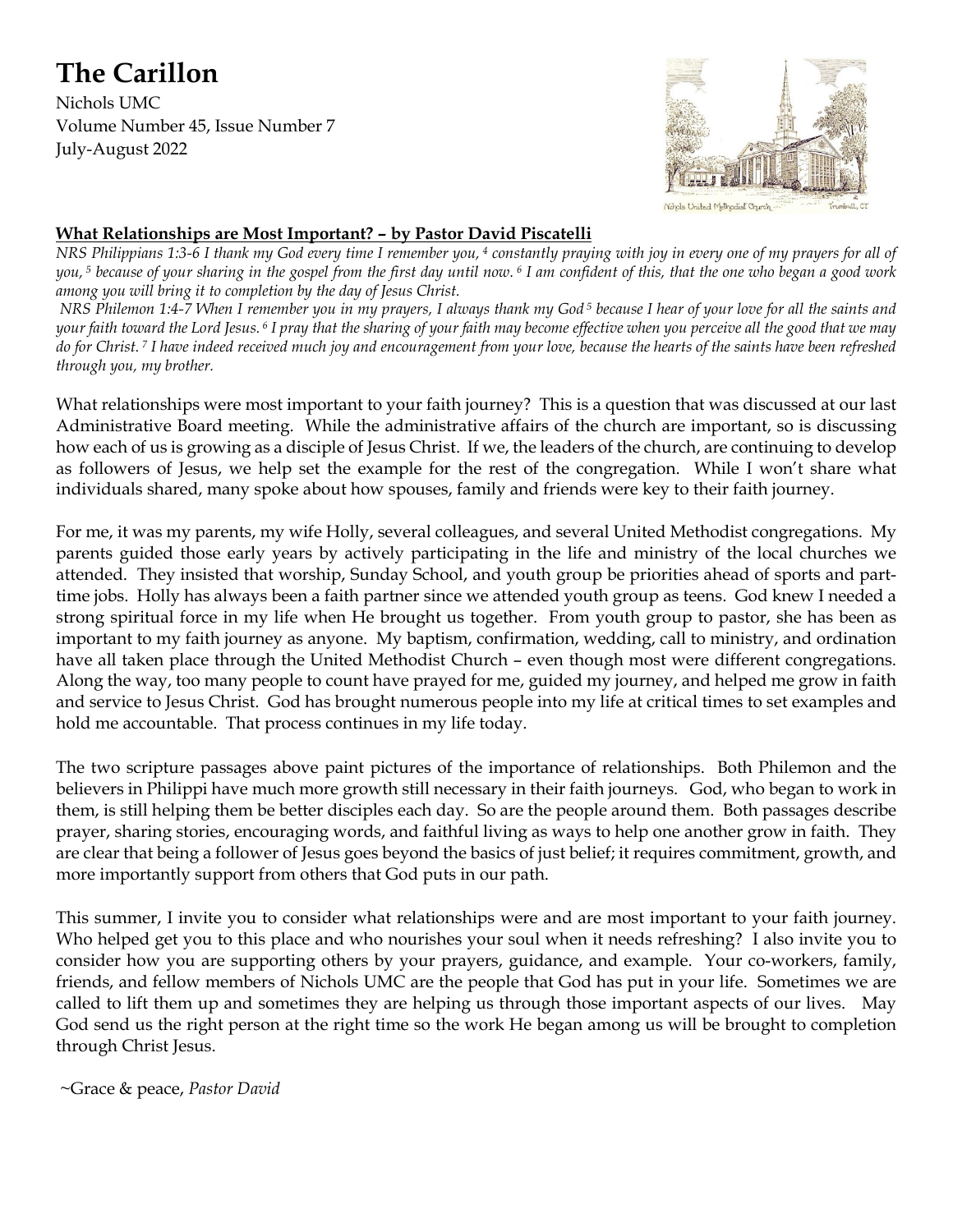

## **Sunday School Continues through July**

The Sunday School program will continue through July! It will run from 10- 11am to go along with the worship service hour. For those who wish, we will also have nursery care for younger children throughout the entire summer.



# **Summer Bible Study: Story of Daniel Tuesdays June 28th - August 2nd from 7 - 8:15pm**

There is much more to the story of Daniel than a den of hungry lions! In the first 6 chapters alone, covering the life of Daniel, there is captivity and deportation, despotic rulers, troubling dreams, treachery, and betrayal, the "handwriting on the wall," and much more. Ultimately it is a story of steadfast faith and the absolute sovereignty of God. We will meet in the lounge for six consecutive Tuesday evenings. The study is participatory

and includes readings and questions for discussion, biblical and historic context, and relevance to our current day. There is no homework or preparation required. Just come with a bible in whatever translation and format you prefer. All are welcome and please bring a friend. The study will be led by David Preusch [\(dpreusch@yahoo.com\)](mailto:dpreusch@yahoo.com).



**Peace & Prayer: Mid-Week Time of Devotion - Zoom** Wednesdays 11:30-11:45am - Judy Lang hosts a brief time of devotion and prayer via Zoom. This will be an opportunity to spend about 15 minutes centering ourselves in reflective thought and prayer. The link for this midweek centering time can be accessed by clicking here: **[Peace & Prayer](https://nicholsumc.us4.list-manage.com/track/click?u=d09532b52f4e74b81f543ac42&id=d757c834fe&e=3a11e96bb0)  [Midweek Time of Devotion](https://nicholsumc.us4.list-manage.com/track/click?u=d09532b52f4e74b81f543ac42&id=d757c834fe&e=3a11e96bb0) OR Dial in: (646)-876-9923, Meeting ID: 366 149 7977, Password: 35#.**



## **Word & Coffee 9-10:00am - Zoom**

Pastor David leads this study on the book Genesis. Come and learn how it all began as we discuss these first stores of God interacting with the created world. Each week we will open in prayer, read the passage, and discuss what we have learned/questioned during our reading and reflection. All are welcome, and you may drop in (via Zoom) any week. If you would like to attend, please email Pastor David [pastordavidnumc@snet.net.](mailto:pastordavidnumc@snet.net) NOTE: a

recorded video version will also available upon request for those who cannot attend the live session.

Memorial Service

A memorial service for **Henry E.S. (Hank) Owen,** who died on January 27th, 2021, will held on Saturday, July 9th at 11am at Nichols UMC. It will also be livestreamed on Zoom. A reception will follow in fellowship hall.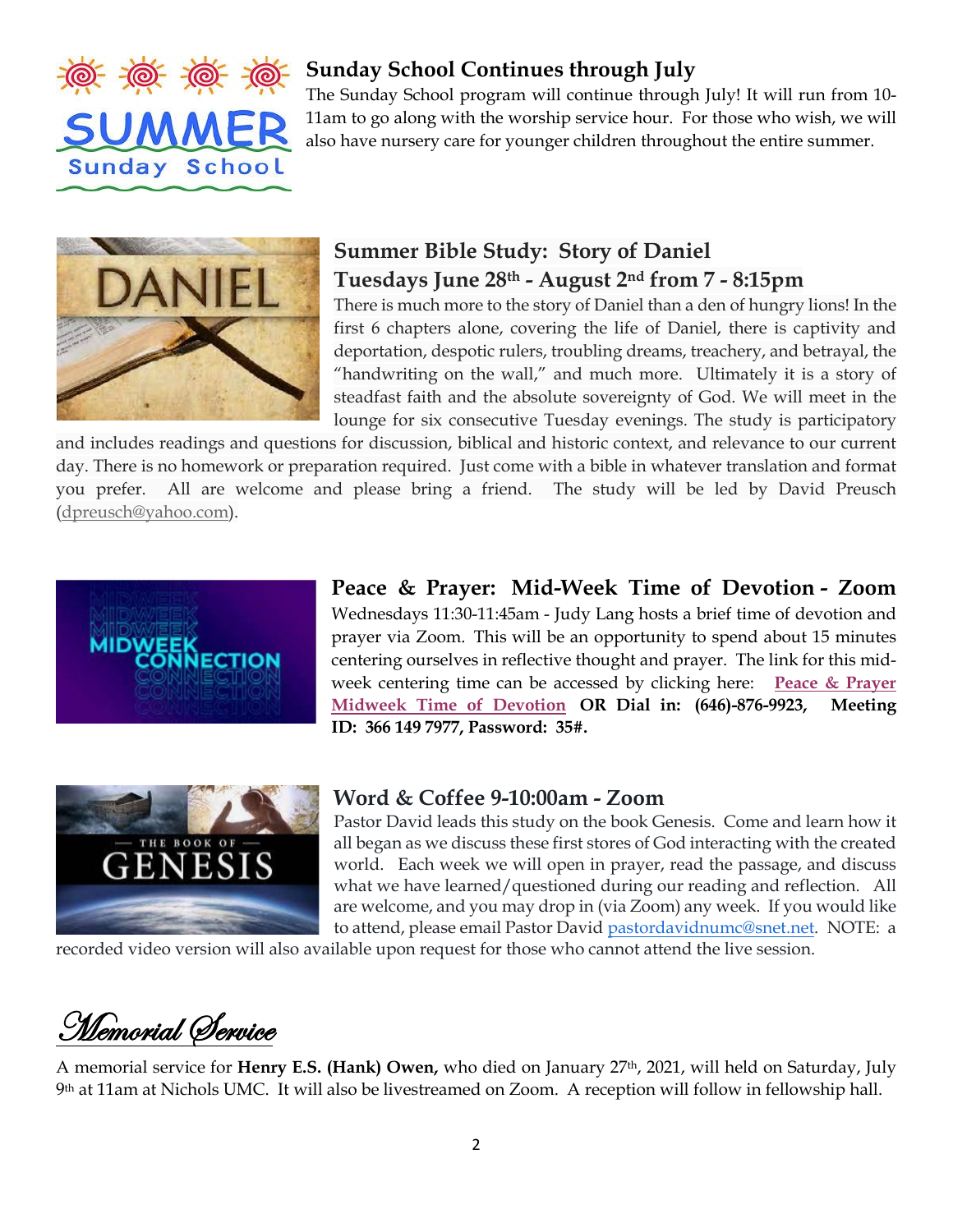

Hello Sunday School Families, happy 4th of July everyone! This month we have a 4-week series from the Old Testament on Elisha entitled **"**Up in the Air**".** We learn about so many incredible humans, past and present who have changed the world using their influence, their voice, their dreams, and their passion. In "Up in the Air", the kids will learn through the stories of Elisha that we can dream big with God, have faith in God, count on God's promises,

ask God for what we need and be used by God. The sky isn't the limit anymore…. not with God's promises at work in our lives. *"Set your minds on things above, not on earthly things." Colossians 3:2* \*Please note: Sunday school will not be meeting July 3<sup>rd</sup> or for the month of August but will be back in September! Please check your emails for the July lesson outline and all other announcements. *~Blessings Debbie Redin*



# **NUMC Youth Group**

AHHH SUMMER! My most favorite time of the year. A time to slow down and refresh your mind, body and soul. Thank you, Lord, for the summer season. In June we had a gathering at the Gerard home, went to a concert, and had lunch together. June is such a busy month for so many that we are thankful for any time we get to spend together. I will keep you updated about summer gatherings through email and texts. If you would like to be included in the communications, PLEASE, let me know. My email and cell phone number are below. If you have a child in 6th grade

through 12th grade, I would love to include you in my updates. Our summer gatherings are always so much fun and it is the perfect time to introduce kids to youth group.

On Friday, July 8th, "Unspoken" will be playing at Black Rock Church in Fairfield. Tickets are \$25. "Unspoken" was my very first Christian concert and they remain one of my favorite Christian bands. If you are available, please consider going. Buy tickets at the following link, you won't be disappointed [https://event.attendstar.com/event/show/the-community-coffeehouse-presents-unspoken/.](https://event.attendstar.com/event/show/the-community-coffeehouse-presents-unspoken/) On Saturday, July 23rd, we are working with Habitat for Humanity. If you are 16 or older, please consider volunteering with us. We are also slated for Saturday, September 24th. Sign up at this link for either or both days <http://umc.habitatcfc.volunteerhub.com/>Also, if you haven't heard yet, "Hillsong United" and Kari Jobe will be performing at the Bridgeport Amphitheatre on Tuesday, July 26<sup>th</sup>. Kari Jobe wrote The Blessing, which was a very popular song during COVID. Get your tickets here: [https://www.ticketmaster.com/hillsong-united](https://www.ticketmaster.com/hillsong-united-tickets/artist/1120451)[tickets/artist/1120451.](https://www.ticketmaster.com/hillsong-united-tickets/artist/1120451) Enjoy every moment of your summer. Safe travels to those traveling. To all my college bound young adults—go be great! … *Be strong and courageous, do not be afraid, do not be discouraged, for the Lord will be with you wherever you go. Joshua 1:9* Have fun shopping for your dorms, meeting new friends, and making your own decisions. Remember, I am only a phone call away. You will be missed at youth group and we look forward to your visits when you are home during your breaks.

*Chrissy Ferrante, Youth Director ~ 203.558.7848 ~ [chrissy842001@comcast.net](mailto:chrissy842001@comcast.net)*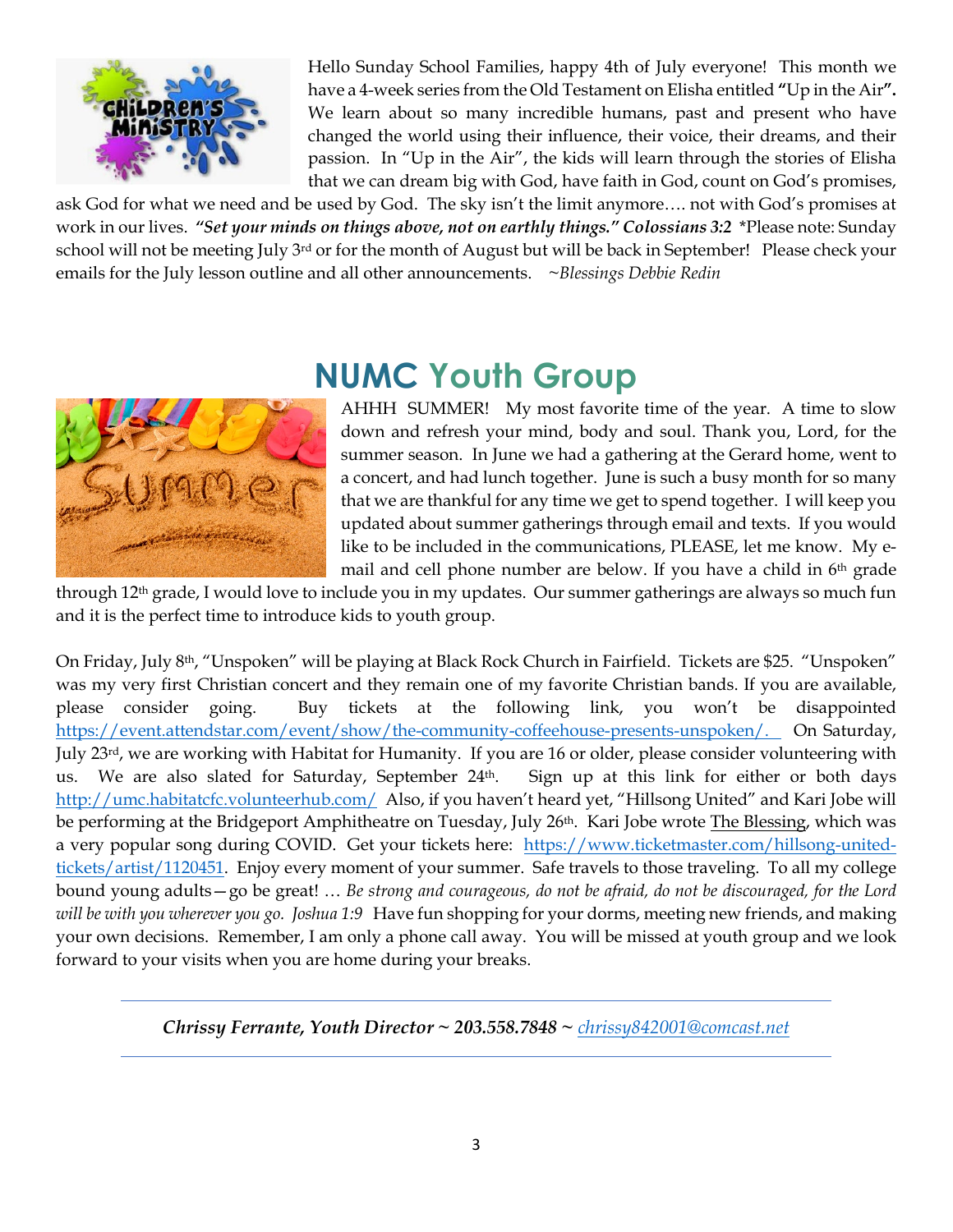

# **Congratulations Peter C. Bliedorn Memorial Award Recipients** *Sarah Greene & Madison Mascola*

The Peter C. Bliedorn Award was established in 1988 in memory of Peter who was an active Nichols Youth Fellowship member who died just prior to his 27th birthday. The award honors the graduating seniors from Nichols Senior Youth Fellowship who meet the following criteria: 1) Citizenship and involvement in the community; 2) Contribution to Nichols Youth Fellowship; 3)



Extracurricular Activities. We are excited to honor Christian in continuance of faithfulness inside and outside the church.

# **Congratulations Sarah Koury Scholarship Recipient** *Lauren Walsh*



The NUMC Sarah Koury Scholarship was established to honor the life of one of our special youth group members. Sarah Cynthia Koury was an active member of the NUMC Youth Group and demonstrated her great faith everywhere she went. She was a beautiful person - both inside and out - with a heart for God. She had a great passion for life, music (played loudly), ethnic food, cupcakes, clovers and traveling. After a ruptured splenic artery aneurysm, Sarah died suddenly at the age of 19. Sarah believed that people die twice: once when they take their last breath, and a second time, later, when their name is spoken for the last time. It was Sarah's desire to "make an impact on the world to leave behind a legacy" so that she would not be forgotten, but she died too soon. This Scholarship was created to honor Sarah Koury's life, her memory, and her faithfulness. The NUMC Sarah Koury Scholarship will be an annual award given to an individual graduating senior who is a member of NUMC and stands out as an

active member of the NUMC Youth Group, as determined by the Youth Minister and/or Pastor of NUMC. The first award was presented this June at the NUMC Celebration Sunday. The Scholarship Fund will be supported by contributions to the Scholarship Fund, as well as contributions by her parents Mace & Marcy Koury, to ensure that the fund will have sufficient resources to support the scholarship award. The Scholarship Fund will be managed by the NUMC Trustees and invested along with the other NUMC Endowment Funds to provide continued growth in the balance.

# **Our 2022 Graduates (Information Received)**

#### **HIGH SCHOOL**



*Finn Hall* graduated from Trumbull High School and will be attending the University of Utah in the fall.

*Madison Mascola* graduated from Trumbull High School and will be attending Siena College majoring in education in the fall.

*Bridget Maren Rakoczy* graduated from Trumbull High School and the Agriscience & Biotechnology Center. She was awarded the FFA Star Award and the Sheep Production Award at Agriscience. She will be attending the College of St. Rose in Albany, NY with a major in Forensic Psychology.

### **COLLEGE**

*Dylan Koury* graduated from William & Mary with a MSBA (Master of Science Business Analytics). He will be working for Celonis in Raleigh, NC.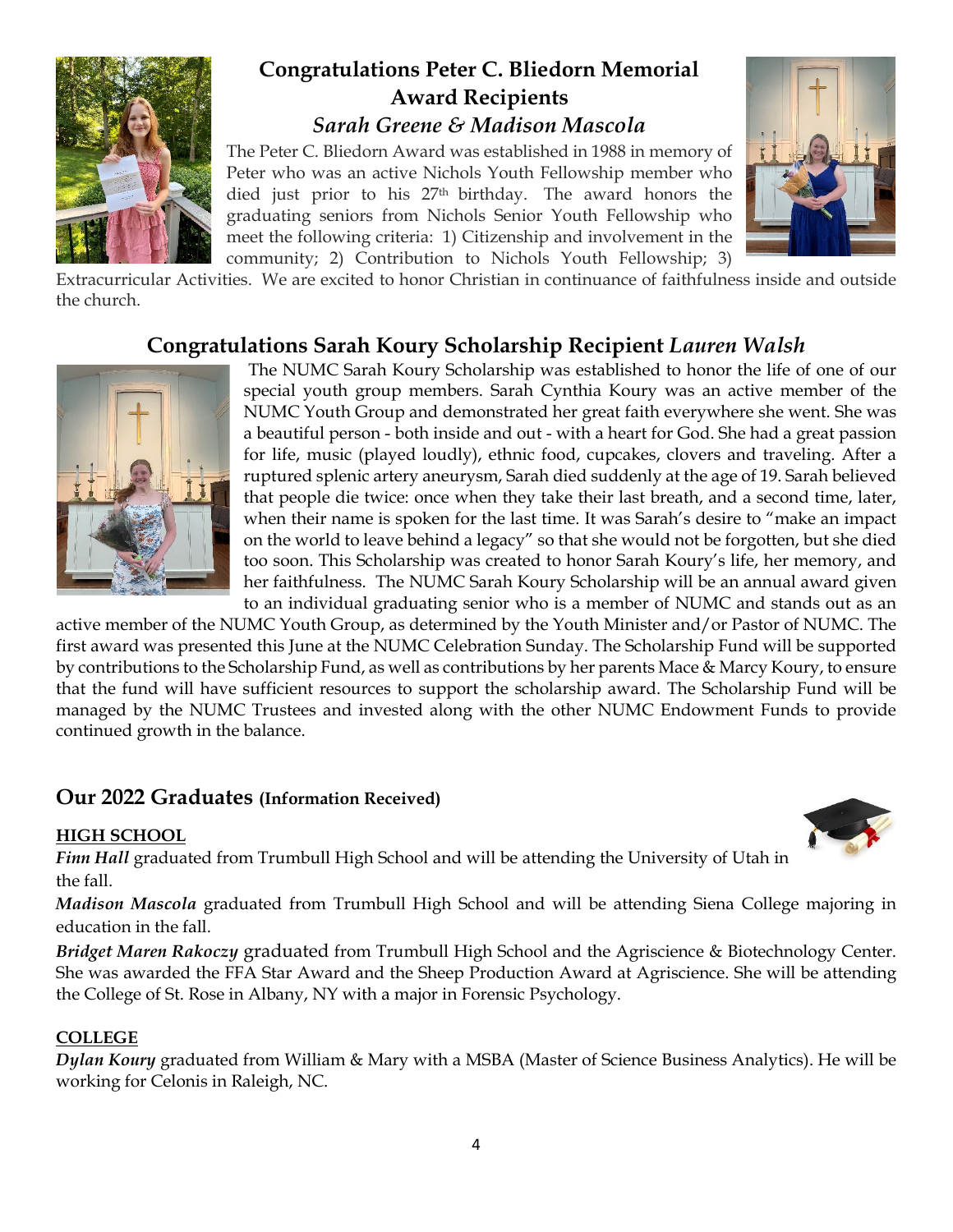# **Congratulations to Our 2022 Confirmation Class**



*From left to right:*

JANE AVERY HALL, daughter of Ian & Carrie Hall of Trumbull. Jane is a 9th grade student at Trumbull High School. Her mentor was Gail Sawicki. She joins her parents, brother Finn and sister Grace as a member of our Nichols Church Family.

**RYAN JANIK,** son of Tom & Ellen Janik of Shelton. Ryan is a 9th grade student at Shelton High School. His mentor is John Pfohl. He joins his mother and brothers, Tom, Tyler and Matthew as a member of our Nichols Church Family.

**MATTHEW GREENE,** son of Chris & Heather Greene of Trumbull. Matthew is an 8th grade student at Hillcrest Middle School. His mentor is Marc Mascola. He joins parents and

sisters, Sarah & Jillian as a member of our Nichols Church Family.

# **School Supply Drive - July 10th thru August 7th**



Each year Nichols Church takes part in a backpack and school supply drive for children in the Covenant to Care program. This year's drive will run from Sunday, July  $10<sup>th</sup>$  through Sunday, August  $7<sup>th</sup>$ . A box will be placed in the hallway to Fellowship Hall for your donations of school supplies and backpacks. Our goal is to donate 30 backpacks, each full of supplies. If you are unable to shop for them but would like to donate, checks should be made out to NUMC with

Covenant to Care in the notation. Debbie Redin would be happy to do the shopping for you. Providing backpacks and school supplies is especially important because children who must be removed from their home are often required to attend a new school as part of a placement process and have an increased need to feel like they belong, creating the need for backpacks and school supplies throughout the school year. For those new to the church or unfamiliar with Covenant to Care, it is an organization that channels the generosity of caring and faithful people to advocate for and provide direct assistance to Connecticut's children who are neglected, abused and/or impoverished. I am proud to say that NUMC has been partnered with Covenant to Care for about 20 years and has provided backpacks, Thanksgiving food baskets and Christmas gifts for children for all of those years. Thank you for your continued generosity to this Program. If you have any questions, please contact Debbie Redin at [203-375-1129/debtea123@aol.com.](mailto:203-375-1129/debtea123@aol.com)

**Shopping List:**

- $\checkmark$  Small packets of tissues
- $\checkmark$  Crayola colored pencils
- $\checkmark$  Crayola crayons
- $\checkmark$  Crayola markers
- $\checkmark$  Erasers
- $\checkmark$  Glue sticks
- $\checkmark$  Scissors
- $\checkmark$  Pencil bag
- $\checkmark$  Clip on small hand sanitizer
- $\checkmark$  Red, blue & black pens
- $\checkmark$  #2 pencils



- $\checkmark$  Pencil sharpener
- Loose leaf notebook paper
- Three ring binder
- Journals or composition notebook
- Colorful file folders-single subject
- Drawing pad
- $\checkmark$  Spiral notebooks
- Rulers
- Highlighters
- $\checkmark$  Backpack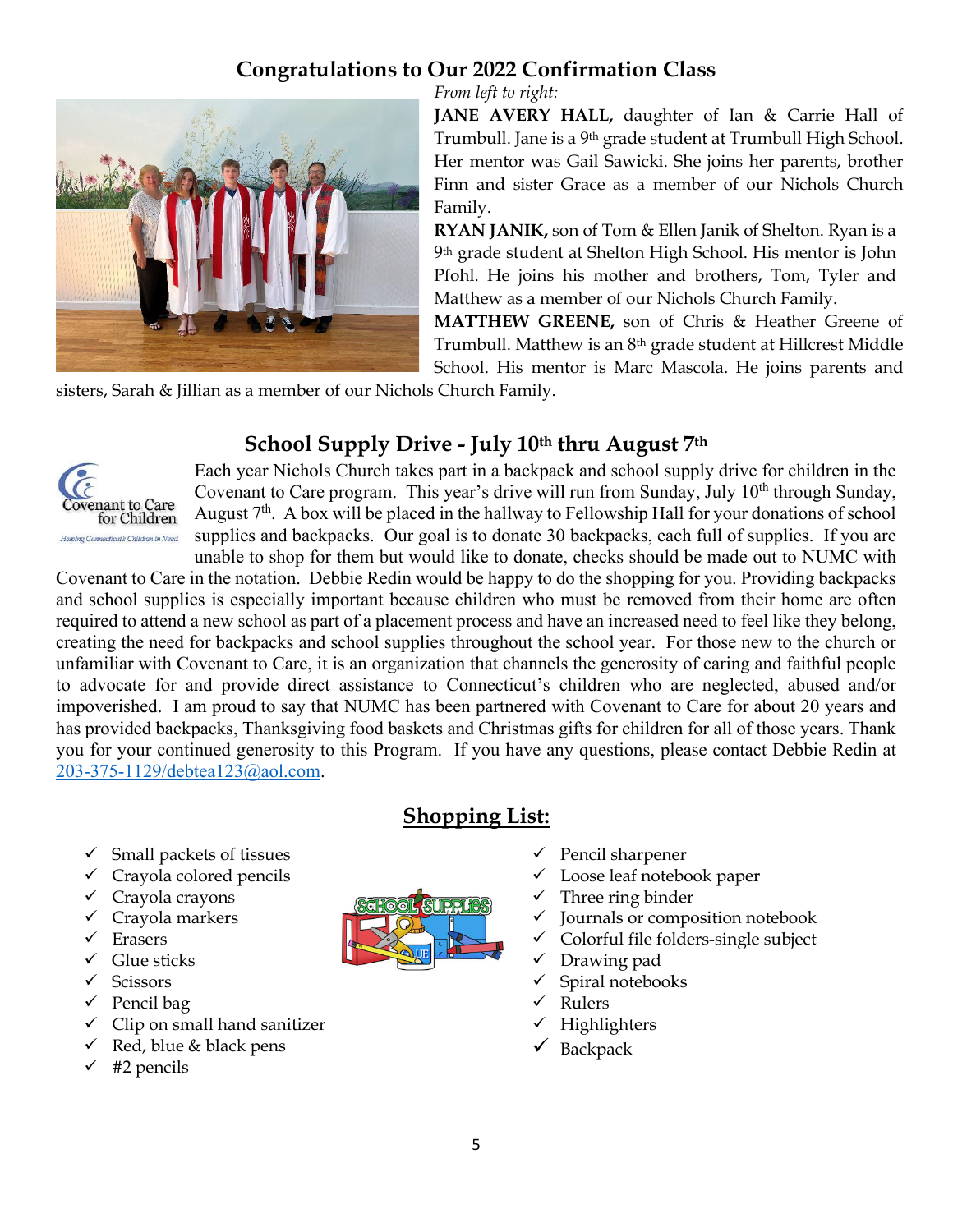

Summer is finally here. We hope everyone will have some time to rest and rejuvenate themselves over the summer. Exercise is an important part of staying healthy. It is so important to make the time to rest and play after the restrictions of the Pandemic are easing. Be safe and Nurse always use sunscreen!

**BP Screening: Resumes on the 2nd Sunday after the 10am service Grief Support Group: Please contact the church office if you are interest in resuming the group**

#### **July-August 2022 Health Tip - Five Signs of Immune System Weakness**

**Frequent Colds:** According to the CDC, even with an intact immune system, you are likely to catch two to three colds per year. Symptoms include sneezing, coughing, runny or stuffy nose, sore throat, or fever. Usually, you'll recover within 7 to 10 days. But if you have colds more often or your symptoms last longer, your immune system may be struggling to keep up. Stress-related immune system weakness can cause frequent colds. Stress makes your immune cells weak and reduces their ability to fight infections like the common cold.

**Frequent Infections:** If you have severe infections more often, you need to boost your immune system. Frequent infections with symptoms like high fever, chills, or weakness are a sign of a weak immune system. Also, if your symptoms persist and you need many antibiotic treatments in just one year, you could have immune system weakness. The following signs indicate immune system weakness in adults: Getting more than four ear infections in one year, getting pneumonia twice a year, having chronic sinusitis, or blocked sinuses, having bacterial sinusitis more than three times a year, needing more than two antibiotic treatment courses in one year. **Digestive Problems:** Constant digestive problems like diarrhea, constipation, or gas can be a sign of immune system weakness. Studies have suggested that approximately 70% of your immune system lives in your digestive tract in the form of gut bacteria. The gut has beneficial bacteria that help your immune system protect your body from infections. Low levels of gut bacteria can cause infections and inflammation, resulting in digestive problems. This can also turn your immune system against your own cells and cause autoimmune diseases like celiac disease.

**Slow Healing Wounds:** If you get a wound such as a burn or cut, your immune cells quickly reach the wound site to protect it. Your immune system plays an important role in closing the wound and preventing infection. The immune cells also send signals to each other to heal the wound and repair your damaged skin.

When you have immune system weakness, your immune cells are slow and can't repair the wound easily. Slowhealing wounds can result in persistent infection, sepsis, and, in severe cases, amputation.

Chronic conditions like type-2 diabetes can weaken the immune system, prevent wound healing, and increase the risk of infection.

**Constant Tiredness and Fatigue:** You're bound to feel tired after an action-packed day or due to lack of sleep. But if you constantly feel tired and exhausted, your immune system may be giving you red flags. Your weakened immune system tries to save energy to fight invaders, leaving less energy for you. This makes you feel fatigued throughout the day. It can happen if you have a weak immunity due to chronic infections or autoimmune diseases.

If you have any of the warning signs of immune system weakness, you need to strengthen your immunity. The following steps can help you boost your immunity and prevent immune system weakness: **Eat nutrient-rich food, maintain a balanced diet, get enough sleep, exercise regularly, maintain a healthy weight, wash your hands regularly to minimize exposure to germs, avoid smoking, reduce your stress levels, and improve your gut bacteria.** Your immune system is the key to your health. Make sure you protect it so that it can defend your body against invaders.

From MedicineNet online June 8, 2022 Reviewed By: [Poonam Sachdev, MD](https://www.medicinenet.com/script/main/art.asp?articlekey=266622) Reviewed on 4/26/2022

**"God is our protection and our strength. He always helps in times of trouble." Psalm 46:1** God Bless You All! Your Parish Nurses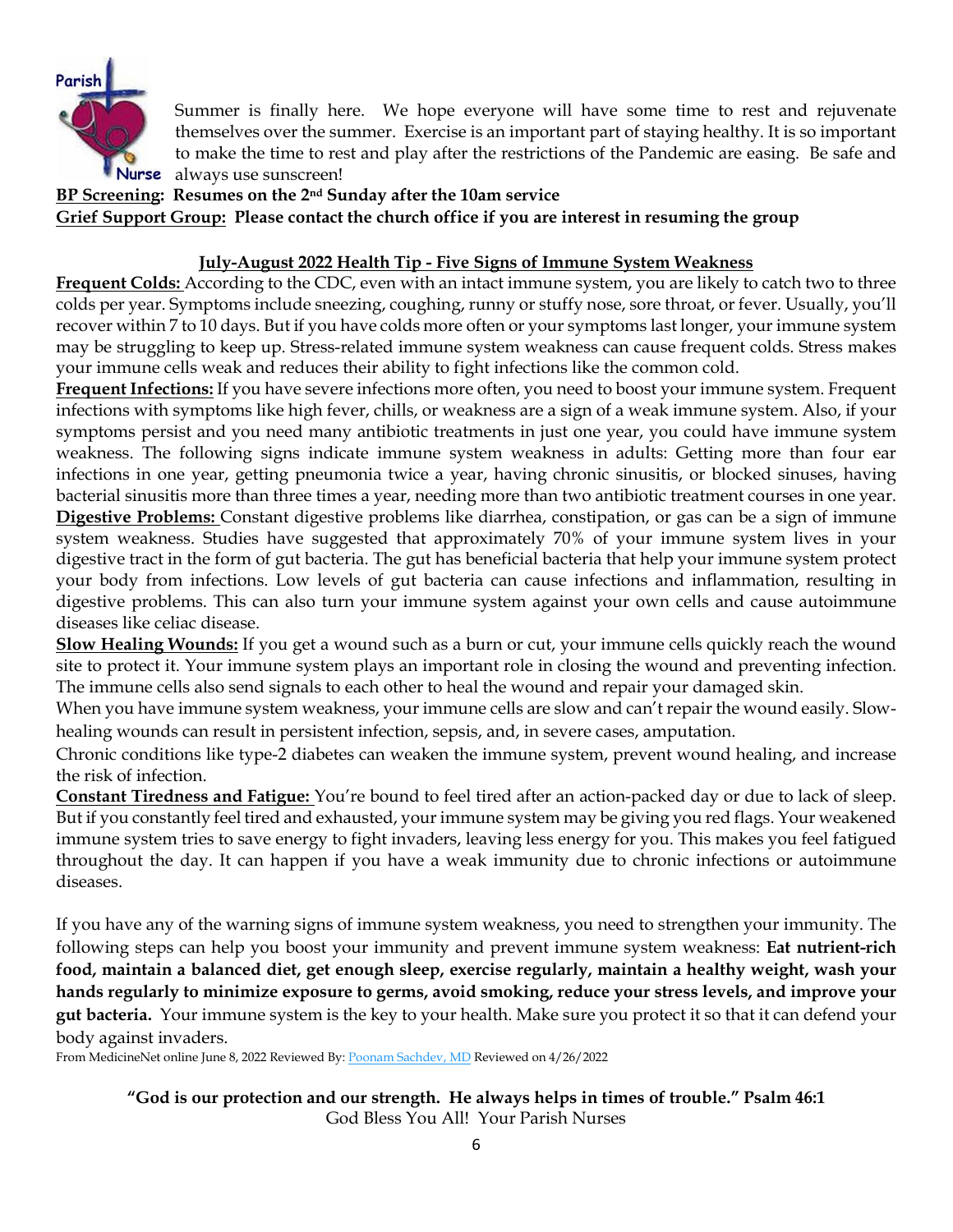

July 1 Avery Godsill July 1 Quinn Mellinger July 2 Norman Graham July 4 Shari Ouellette July 5 Jeffrey Coe July 5 June Hoyt July 5 Michele Lefer July 5 Debbie Stinchcomb July 6 Frank Sawicki July 6 Jen Shay July 7 Timothy D. Carew July 7 Brady Newell July 7 Marcie Rockwell July 8 Dominic Ferrante July 8 Rick Perachio July 9 Spencer Biebel July 9 Brooke DiVasto July 10 Kristina Edvardsen July 10 Amy Gaulin July 10 John J. Polo July 10 Finn Prenty July 10 Dave Preusch July 10 Tim Sanford July 12 Dee Blewett July 13 Jonathan Graham July 13 Ava Liptak July 14 Gionni Barone July 14 Nan Swan July 16 Susan A. Pfannkuch July 18 Shannon Dery July 18 Sara Lage

July 18 Paige Palmero July 18 David Piscatelli July 18 Catherine Y. Standley July 19 Barbara B. Amsden July 19 Steven Bozek July 19 Eric Pedersen July 19 Carol Piccirillo July 20 Caroline Schadlich July 21 Joyce Rehling July 21 Karl Schif July 22 Nicholas DiTullio July 22 John Edvardsen July 22 Jake Sippel July 23 Cynthia Dolyak July 24 Emily Miller July 25 Kimberly DiTullio July 25 Michael Edvardsen July 25 Hjalmar S. Norell July 26 Orest Motyl July 26 Dick Steigler July 27 Kenneth W. Biebel July 27 Andrew N. Busch July 27 Kayleigh Healey July 27 Kelsey Owen July 28 Mike O'Malley July 28 Preston Ouellette July 28 Roland Redin July 28 Sandy Steigler July 30 Fiona Bryson July 30 David Meier July 30 Truman Terrell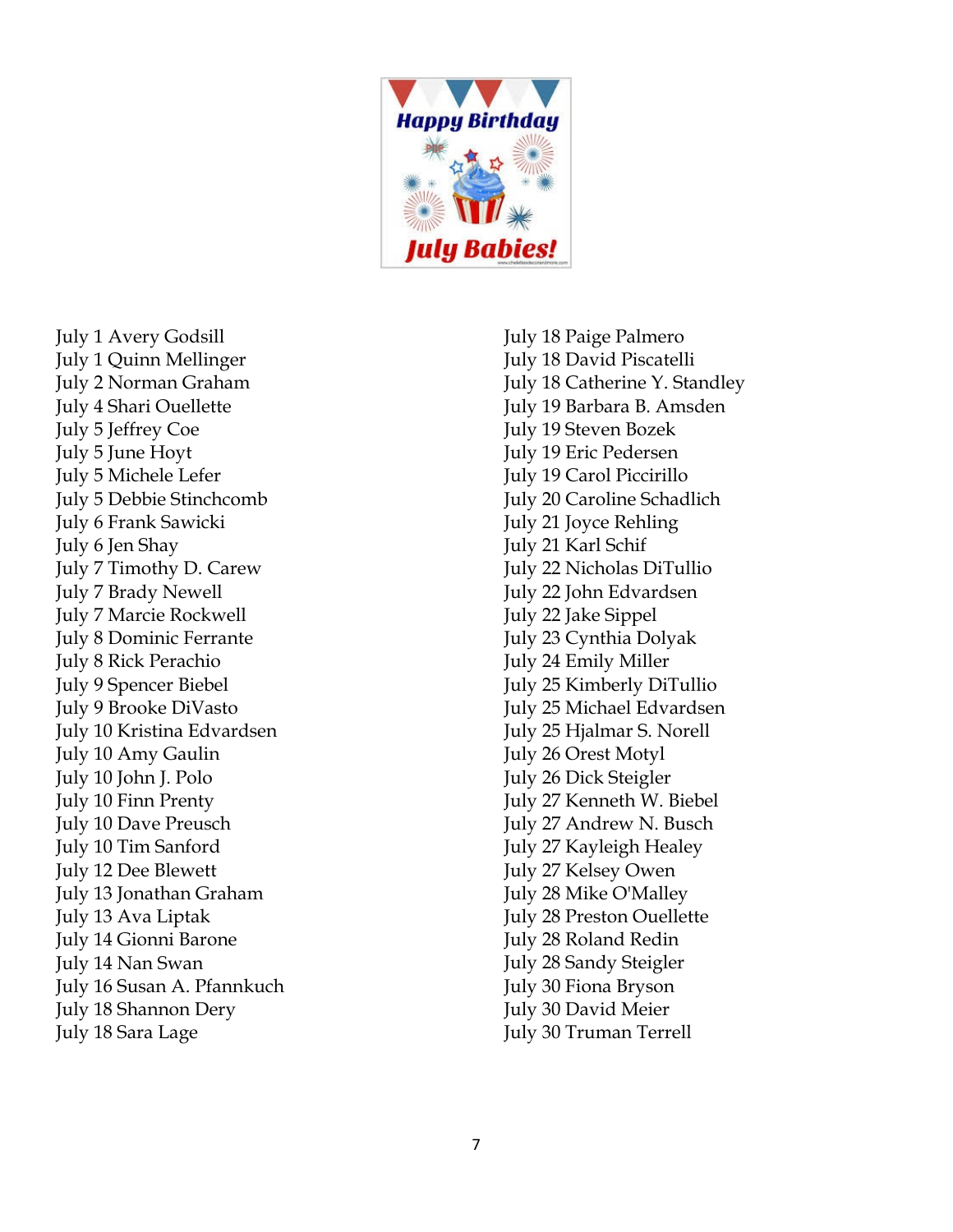

August 1 Andrew Carey August 1 Nicholas Carey August 1 Jody Gunsolley August 1 Sarah Mellinger August 1 Hope E. Tarbox August 3 Wesley Hansen August 3 Zachary Hansen August 3 Logan Strohecker August 4 Joseph Bart August 4 Marilyn Faber August 4 Marilyn Lang August 5 Adeline Kim August 5 Rhonda Palmero August 5 Debra Redin August 5 Jack Toth III August 8 Michael DelVecchio August 8 Wyatt Meier August 9 Kelly Kent August 9 Ted Wilmot August 10 Lindsay Lefer August 10 Jessie Sikora August 10 Avery Toth August 11 Greg Chase August 11 Kristin Mascola August 12 Rob Carey August 12 Christine Day August 13 Allison Corless August 13 Sally A. Nestor August 13 Kyle Packnick August 13 Brett Sanford August 14 Gabriel Quinn August 14 Wayne Saunders August 14 Melissa Stagnetta August 15 Linda Eastwood August 15 Rene Hanson

August 15 Jack O'Leary August 16 Chris Brady August 16 Michelle Faber August 16 Joe Gargiulo August 16 Lorraine Schif August 17 Jane Bart August 17 Courtney Forde August 17 Alexandra Hyland August 17 Paul Shafer August 18 Marjorie Goss August 18 Wade Shafer August 19 Thomas Ebersold August 19 Blake LaPietra August 19 Rochelle Stoni August 20 Gavin Dery August 20 Peg DeSanty August 21 Sean Collison August 21 Paula Davidson August 21 Anna McGregor August 21 Alison Packnick August 21 Chris Pedersen August 22 Alyson Ferrante August 22 Phyllis E. Grafton August 22 Kenneth Walsh August 23 Claudia Pond August 24 Hazelanne G. Reid August 24 MacKenzie Terrell August 25 Michael Bibens August 26 Bambi Clark August 26 John N. Moore August 27 Taylor Carey August 29 Peter Carley August 29 Donna Girot August 30 Peter Brunone August 30 Jeff McKenzie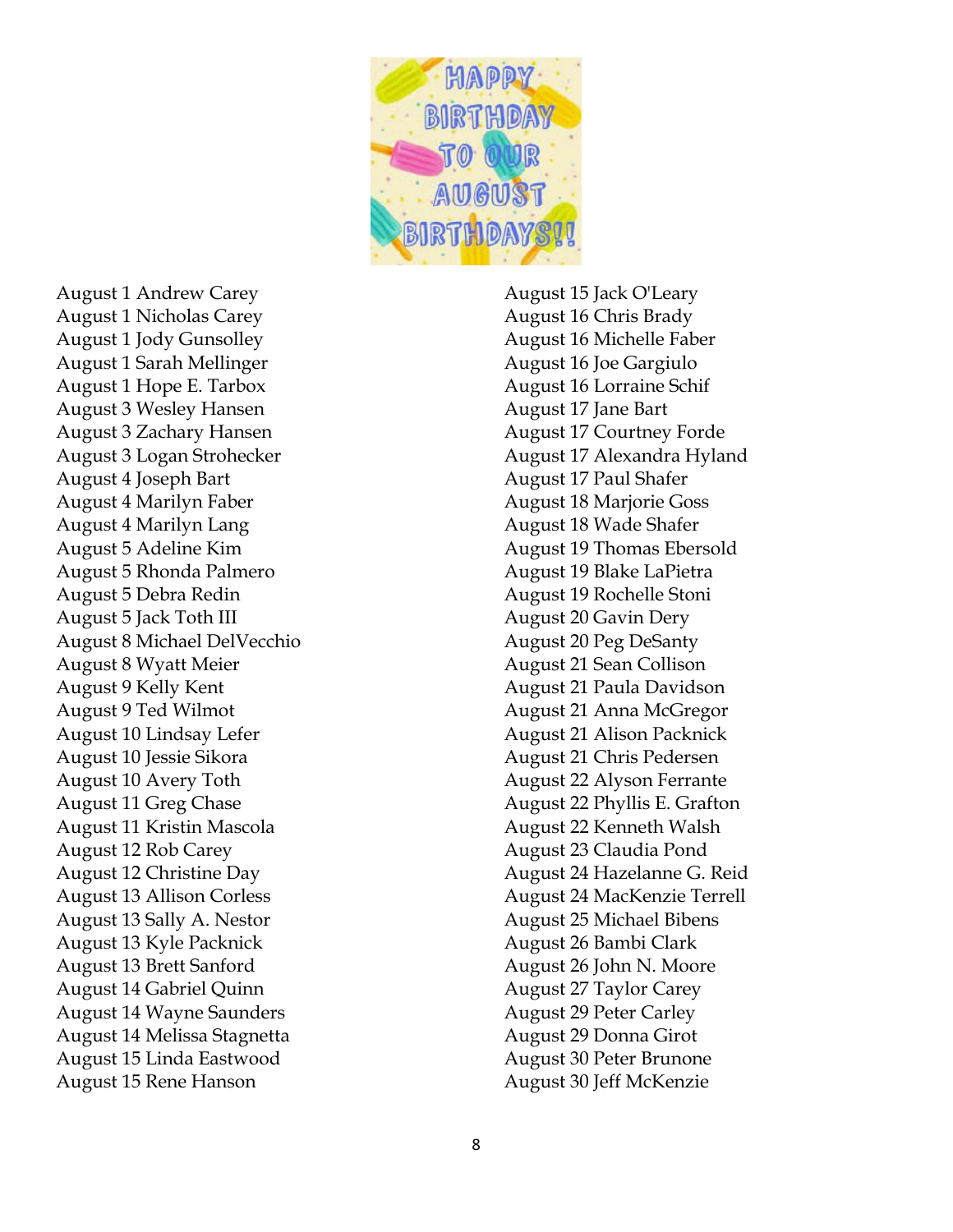| <b>Weekly Events</b> |                       |                                                                                                                                                                            |  |
|----------------------|-----------------------|----------------------------------------------------------------------------------------------------------------------------------------------------------------------------|--|
| <b>Sundays</b>       |                       | 10:00 AM Morning Worship and Church School (Church School July 10-31)<br>Nursery care is available<br>Communion with be celebrated on July $10^{th}$ and August $7^{th}$ . |  |
|                      | 7:00 PM AA            | 11:00 AM Coffee Hour                                                                                                                                                       |  |
| <b>Mondays</b>       |                       |                                                                                                                                                                            |  |
| <b>Tuesdays</b>      | 5:30 PM<br>7:00 PM    | AA<br>Life of Daniel Study w/David Preusch - Lounge (June 28-Aug 2)                                                                                                        |  |
| Wednesdays           | 11:30 AM<br>8:00 PM   | Peace and Prayer with Judy Lang - Zoom<br>AA.                                                                                                                              |  |
| <b>Thursdays</b>     | $9:00$ AM<br>10:00 AM | Word & Coffee with Pastor David (July $7th$ thru Aug 25) - Zoom<br>AA                                                                                                      |  |
| <b>Fridays</b>       |                       |                                                                                                                                                                            |  |

**Calendar for July and August 2022**

**Saturdays**

#### **Other Events**

| <b>JULY</b> |                                     | <b>AUGUST</b>                      |  |  |
|-------------|-------------------------------------|------------------------------------|--|--|
|             | 2 & 4 Building Closed               | 8 7:00 PM Worship Meeting - Zoom   |  |  |
|             | 11:00 AM Memorial Service/Hank Owen | 10 7:00 PM Trustees Meeting - Zoom |  |  |
| -26         | 7:00 AM Merton House Sandwiches     | 20 5:00 PM Rivera Wedding          |  |  |

7:00 AM Merton House Sandwiches

- 8 7:00 PM Worship Meeting Zoom
- 
- 
- 22 7:00 PM Ad Board Meeting Zoom
- 23 7:00 AM Merton House Sandwiches

#### **Vacation Schedule**

Larry is on vacation July 2, Aug 22 & 23, Carole is on vacation July 5-7 and Aug 4, 11, 18 & 25

**Church Office** - During the summer the church office is open Monday - Wednesday 9:30 AM - 3:30 PM. We suggest calling before coming to the church, except for scheduled meetings or activities.

#### **Mark your calendar - Upcoming Events**

September  $7<sup>th</sup> - 6:00$  PM Confirmation Meeting September 11<sup>th</sup> - Rally Day - we return to 3 worship services at 8 AM, 9 AM, and 10 AM, with Nursery Care, Church School, and Confirmation